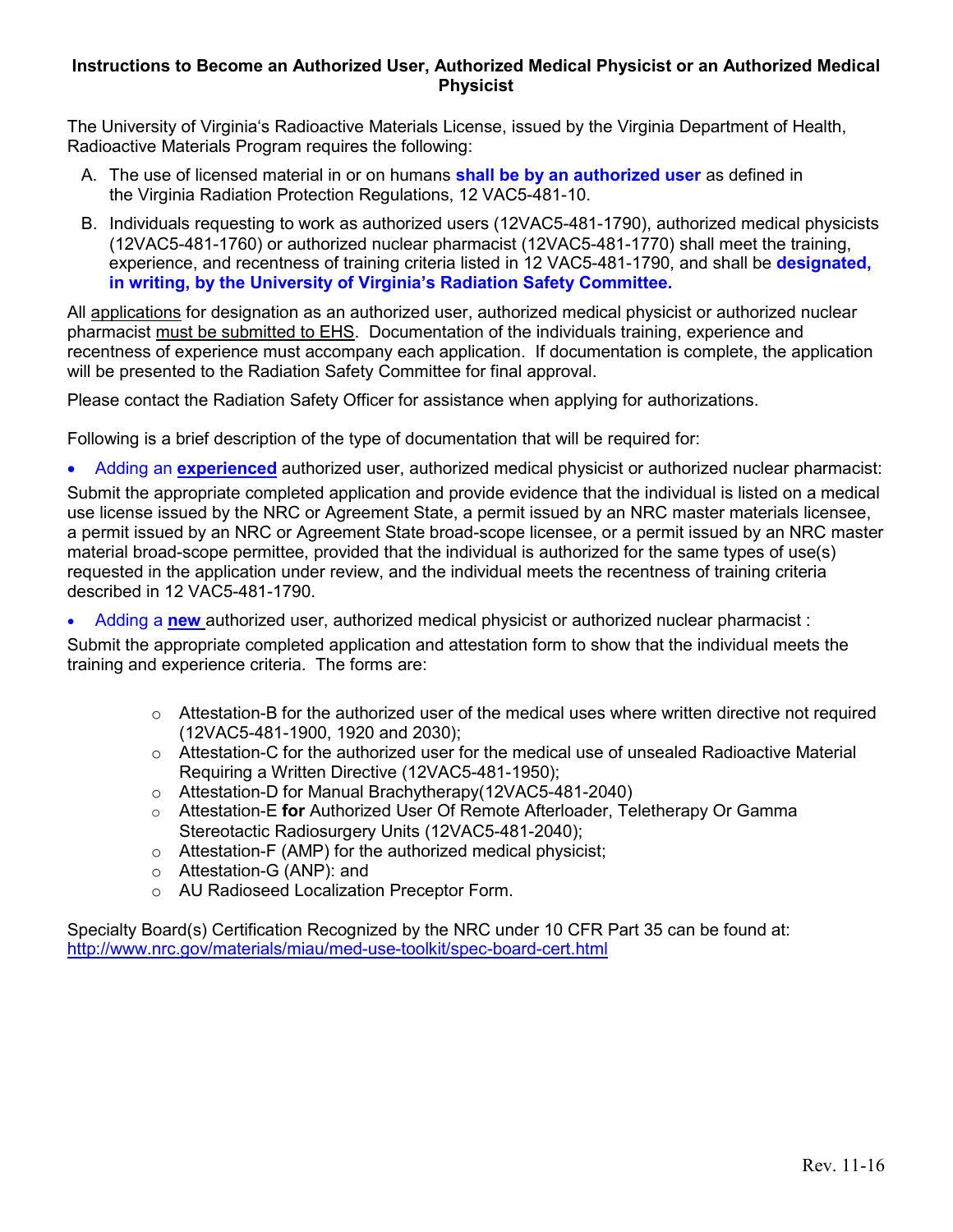# **UVA AUTHORIZED USER APPLICATION**

| <b>Environmental Health and Safety</b><br>P.O. Box 400322<br>University of Virginia<br>Charlottesville, VA 22901                                                                                                                                          |                                        |  |  |
|-----------------------------------------------------------------------------------------------------------------------------------------------------------------------------------------------------------------------------------------------------------|----------------------------------------|--|--|
| PART 1 (TO BE COMPLETED BY APPLICANT):                                                                                                                                                                                                                    |                                        |  |  |
| 1. Complete Part 1<br>2. Submit the required documents<br>3. Sign and date at the end of Part 1<br>4. Return completed form to the Environmental Health and Safety Office (EHS) at the address<br>provided above<br>Name (Last, First, MI - Please print) | UVa Computing ID (e.g. drr2c)          |  |  |
|                                                                                                                                                                                                                                                           |                                        |  |  |
| Virginia Board of Medicine License Number:                                                                                                                                                                                                                |                                        |  |  |
| (Include a copy of your license)<br>Are you currently an AU on an NRC, Agreement State, Broad Scope or Master Material License?                                                                                                                           |                                        |  |  |
| Yes                                                                                                                                                                                                                                                       |                                        |  |  |
| If yes, list the license number, Agency and provide a copy if possible:                                                                                                                                                                                   |                                        |  |  |
| No                                                                                                                                                                                                                                                        |                                        |  |  |
| If no, complete the appropriate training, experience and attestation form and submit with this                                                                                                                                                            |                                        |  |  |
| application.                                                                                                                                                                                                                                              |                                        |  |  |
| I am requesting to be an AU for the following modalities:<br>12VAC5-481-1900 (Uptake, Dilution and Excretion)                                                                                                                                             |                                        |  |  |
| 12VAC5-481-1920 (Imaging and Localization)                                                                                                                                                                                                                |                                        |  |  |
| 12VAC5-481-1950 (WD)                                                                                                                                                                                                                                      |                                        |  |  |
| 12VAC5-481-2010 (Brachytherapy)                                                                                                                                                                                                                           |                                        |  |  |
| 12VAC5-481-2020 (Sealed Source Diagnostic)                                                                                                                                                                                                                |                                        |  |  |
| 12VAC5-481-2040 (HDR, Teletherapy)                                                                                                                                                                                                                        |                                        |  |  |
| 12VAC5-481-2060 (Emerging Technology: Y-90, RSL, Gamma Knife, GliaSite, IVB and                                                                                                                                                                           |                                        |  |  |
| ViewRay)                                                                                                                                                                                                                                                  |                                        |  |  |
| I have reviewed this application and attest that the information provided in this application and                                                                                                                                                         |                                        |  |  |
| attachments is correct. I have completed the required training and experience documented in this                                                                                                                                                          |                                        |  |  |
| application under the supervision or direction of the individual(s) named as Preceptor. I                                                                                                                                                                 |                                        |  |  |
| understand that this information is necessary to document that I meet the requirements outlined in<br>the Virginia Radiation Protection Regulations and to obtain the authorization for medical uses of                                                   |                                        |  |  |
| radioactive material under the University of Virginia's Broad ByProduct Radioactive Materials                                                                                                                                                             |                                        |  |  |
| License.                                                                                                                                                                                                                                                  |                                        |  |  |
| Signature                                                                                                                                                                                                                                                 | Date:                                  |  |  |
|                                                                                                                                                                                                                                                           |                                        |  |  |
| <b>PART 2 (TO BE COMPLETED BY EHS):</b>                                                                                                                                                                                                                   |                                        |  |  |
| Received the proper documentation?<br>Date Received:<br>No<br>Yes                                                                                                                                                                                         | Medical license verified?<br>Yes<br>No |  |  |
| Remarks:                                                                                                                                                                                                                                                  |                                        |  |  |
| Date submitted to RSC for approval:<br>RSC approval received?<br>Yes<br>No                                                                                                                                                                                | Date approved:                         |  |  |
| Signature<br>Name (Please print)                                                                                                                                                                                                                          | Date                                   |  |  |
|                                                                                                                                                                                                                                                           |                                        |  |  |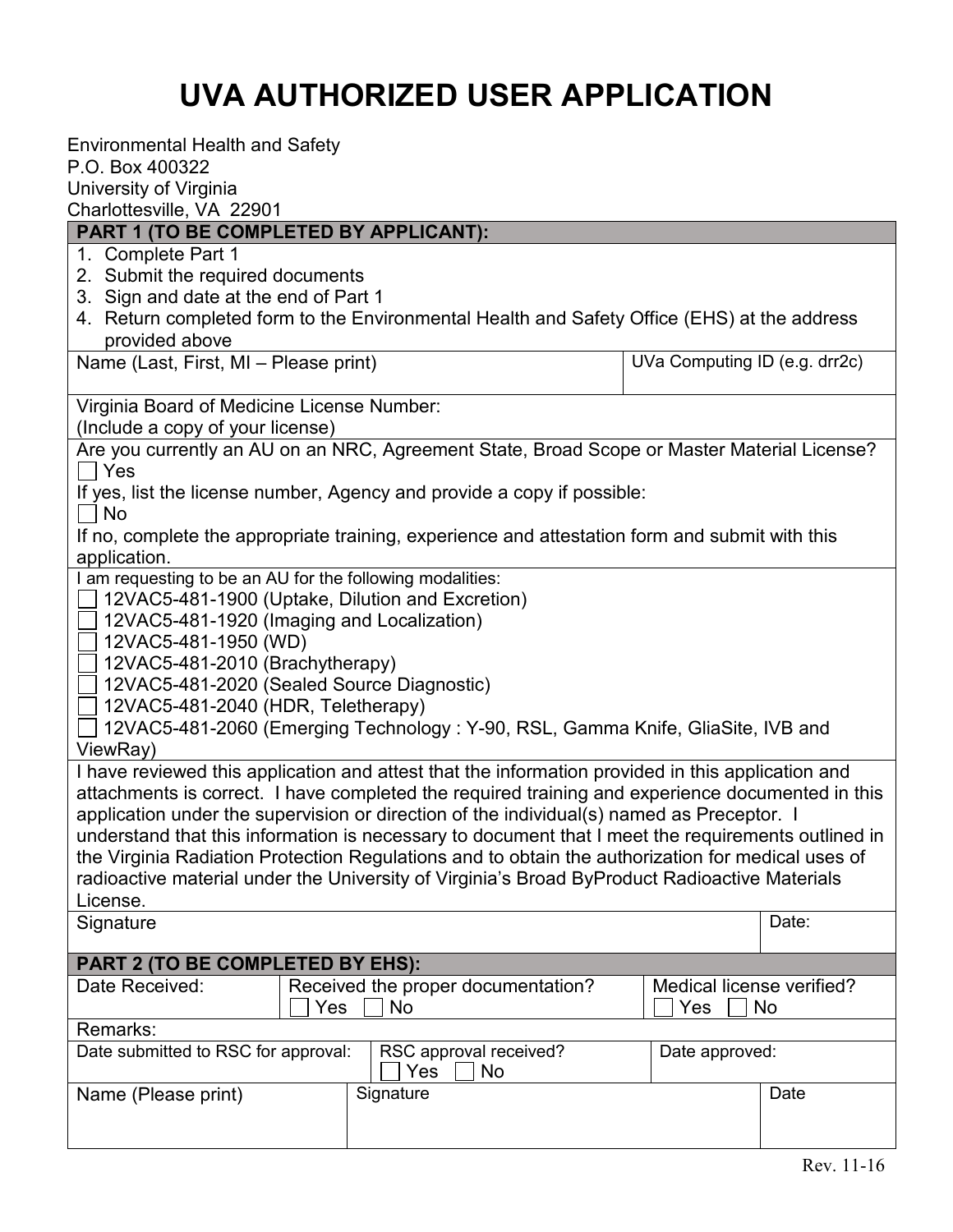## **UVA AUTHORIZED MEDICAL PHYSICIST APPLICATION**

Environmental Health and Safety P.O. Box 400322 University of Virginia Charlottesville, VA 22901

### **PART 1 (TO BE COMPLETED BY APPLICANT):**

- 1. Complete Part 1
- 2. Submit the required documents
- 3. Sign and date at the end of Part 1
- 4. Return completed form to the Environmental Health and Safety Office (EHS) at the address provided above

Name (Last, First, MI – Please print)

| UVa Computing ID (e.g. drr2c) |  |
|-------------------------------|--|
|-------------------------------|--|

| Are you currently an AMP on an NRC, Agreement State, Broad Scope or Master Material |  |
|-------------------------------------------------------------------------------------|--|
| License?                                                                            |  |
| $\Box$                                                                              |  |

l Yes

If yes, list the license number, Agency and provide a copy if possible:

l INo

If no, complete the appropriate training, experience and attestation form and submit with this application.

I am requesting to be an Amp for the following modalities:

 $\Box$  12VAC5-481-2040 (HDR, Teletherapy)

12VAC5-481-2060 (Emerging Technology: Gamma Knife or IVB)

I have reviewed this application and attest that the information provided in this application and attachments is correct. I have completed the required training and experience documented in this application under the supervision or direction of the individual(s) named as Preceptor. I understand that this information is necessary to document that I meet the requirements outlined in the Virginia Radiation Protection Regulations and to obtain the authorization for medical uses of radioactive material under the University of Virginia's Radioactive Materials License.

Signature Participation of the Contract of Contract of Contract of Contract of Contract of Date:

| <b>PART 2 (TO BE COMPLETED BY EHS):</b> |                                    |                                     |                |      |
|-----------------------------------------|------------------------------------|-------------------------------------|----------------|------|
| Date Received:                          | Received the proper documentation? |                                     |                |      |
|                                         | Yes<br>No.                         |                                     |                |      |
| Remarks:                                |                                    |                                     |                |      |
| Date submitted to RSC for approval:     |                                    | RSC approval received?<br>Yes<br>No | Date approved: |      |
| Name (Please print)                     |                                    | Signature                           |                | Date |
|                                         |                                    |                                     |                |      |